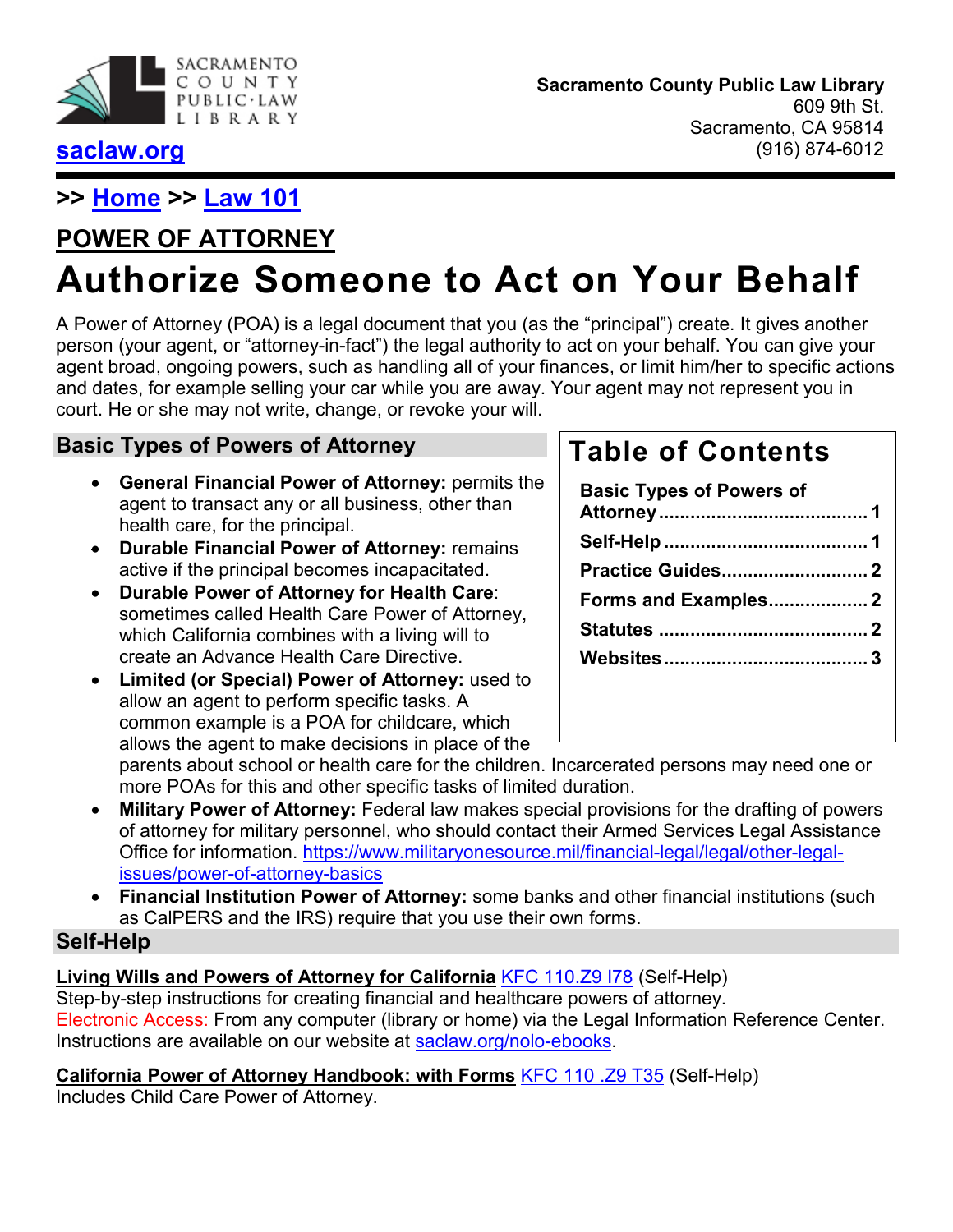### **>[>Home](https://saclaw.org/) >[>Law 101](https://saclaw.org/law-101/)**

### **Davenport's California Wills and Estate Planning Legal Forms Booklet**

### [KFC 110 .Z9 R87](https://bit.ly/2Rq7WPD) (Self-Help)

This book has forms only and includes: California Statutory Will, Advance Health Care Directive, California Statutory Form Power of Attorney, Authorization to Consent to Medical Treatment of a Minor, Power of Attorney for Care of Child, Caregiver's Authorization Affidavit.

### **Power of Attorney Handbook [KF 1347.Z9 H35](https://bit.ly/3vF5RxP) (Self-Help)**

Law summaries and forms for all states; models of related forms, such as the "Affidavit of the Attorney-in-Fact," for third parties who request it for assurance that the document is valid. Forms are available on an accompanying CD.

### <span id="page-1-0"></span>**Practice Guides**

### **California Legal Forms Transaction Guide** [KFC 68 .C32](https://bit.ly/3eTvynJ) (Ready Reference) Vol. 31, Chapter 98, *Powers of Attorney*. Provides interpretation of the law, procedures for working with these documents, and language for drafting many specific powers. Electronic access: On the Law Library's computers, using *Lexis Advance.*

**California Powers of Attorney and Health Care Directives KFC 110 [.Z9 C35](https://bit.ly/3ehQ8iH) (CA Treatises)** Attorneys use this comprehensive source for legal interpretation and form drafting. Electronic access: On the Law Library's computers, using *Onlaw*.

### **West's California Code Forms, with Practice Commentaries: Probate** [KFC 30 .W482 P76](https://bit.ly/2PMjxI8)

(Compact) Classified to and for use with West's Annotated California Codes. *Division 4.5. Powers Of Attorney,* and *Division 4.7. Health Care Decisions*. Includes annotations on the statutory language and forms.

Electronic access: On the Law Library's computers, using *WestlawNext.*

### <span id="page-1-1"></span>**Forms and Examples**

Most of the books listed above supply either print or electronic access to sample or model forms, which may then be changed to reflect your particular circumstances. California Probate Code §4401 supplies "legally sufficient" language you can use for your own Durable Power of Attorney. California Probate Code §4701 supplies "legally sufficient" language you can use for your own Advance Health Care Directive. If you believe either of these "Uniform Statutory" forms is sufficient for your needs, you can use the customizable, and downloadable examples on our website at: [saclaw.org/legal-forms/.](https://saclaw.org/legal-forms/) Click on the heading [Power of Attorney] to access these forms.

### <span id="page-1-2"></span>**Statutes**

California's Probate Code \$4000 through \$4545 contain the California Power of Attorney Law, and outline the responsibilities of both the principal and the agent. This statutory form can be found in California Probate Code §4401, although it is not available in the web version of the code.

California's Probate Code \$4600 through \$4806 contain California's Durable Power of Attorney for Health Care Law. The Advanced Healthcare Directive form can be found in Probate Code §4701 and is available on the web version of the Code.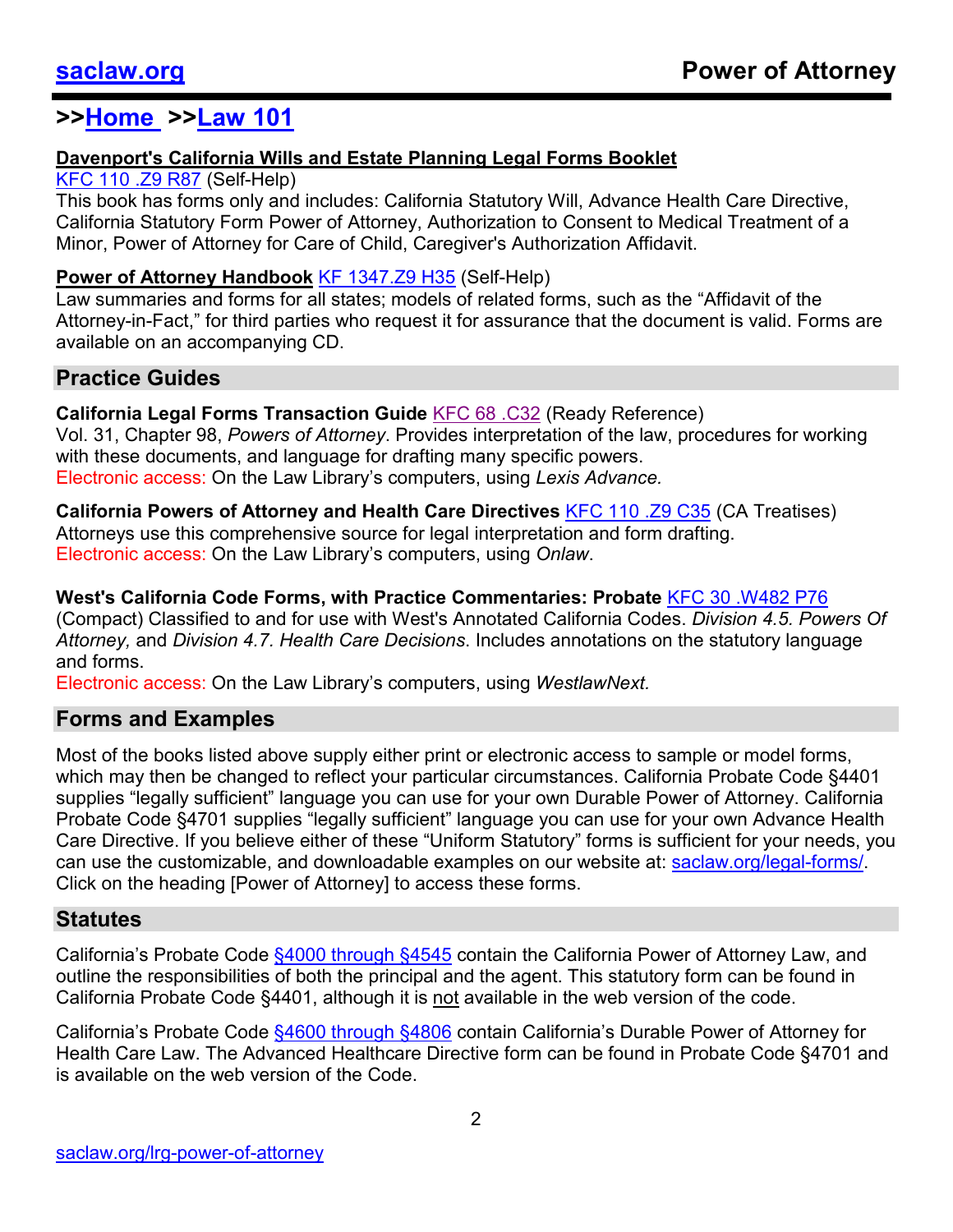### **>[>Home](https://saclaw.org/) >[>Law 101](https://saclaw.org/law-101/)**

Alternatively, use the printed code volumes on the shelf at the law library or access the code and forms electronically on the Law Library's public computers.

**Deering's California Code Annotated. Probate.** [KFC 30 .5 .D4 P76](https://bit.ly/3vBhN3C) (Compact) Electronic Access: On the Law Library's computers using *Lexis Advance*.

**West's Annotated California Codes. Probate.** [KFC 30 .W48 P76](https://bit.ly/3ui5ysA) (Historical) Electronic Access: On the Law Library's computers using *Westlaw*.

### <span id="page-2-0"></span>**Websites**

The websites listed below provide additional information and various forms for many unique situations.

### **California Department of Motor Vehicles**

### [www.dmv.ca.gov/portal/file/power-of-attorney-reg-260-pdf/](https://www.dmv.ca.gov/portal/file/power-of-attorney-reg-260-pdf/)

This Power of Attorney form needs to be completed when appointing a person or company to act as an attorney-in-fact, to sign papers and documents that may be necessary in order to secure California registration of or to transfer in the identified vehicle or vessel.

### **California Franchise Tax Board (FTB)**

### [www.ftb.ca.gov/tax-pros/power-of-attorney/index.html](https://www.ftb.ca.gov/tax-pros/power-of-attorney/index.html)

The Power of Attorney Declaration is an FTB legal document that allows taxpayers to grant a specific person (a POA representative) permission to obtain their confidential information and/or represent that taxpayer on FTB matter. This website provides detailed instructions on submitting, retaining, or revoking a POA Declaration.

### **California Secretary of State. Advanced Healthcare Directive Registry**

[www.sos.ca.gov/registries/advance-health-care-directive-registry/](http://www.sos.ca.gov/registries/advance-health-care-directive-registry/)

The Secretary of State maintains the Advance Health Care Directive Registry as reguired by Probate [Code §4800](http://leginfo.legislature.ca.gov/faces/codes_displaySection.xhtml?lawCode=PROB§ionNum=4800.) which allows a person who has executed an advance health care directive to register information regarding the directive with the Secretary of State. This website includes forms, regulations and more.

### **CalPERS**

[www.calpers.ca.gov/page/active-members/retirement-benefits/service-disability-retirement/power-of](http://www.calpers.ca.gov/page/active-members/retirement-benefits/service-disability-retirement/power-of-attorney)[attorney](http://www.calpers.ca.gov/page/active-members/retirement-benefits/service-disability-retirement/power-of-attorney)

The CalPERS Power of Attorney is a special power of attorney because it only authorizes your attorney-in-fact to handle your CalPERS retirement affairs.

*CalPERS Special Power of Attorney* is a 18 page booklet providing guidance on completing, changing or terminating this special POA with the form at: [www.calpers.ca.gov/docs/forms](https://www.calpers.ca.gov/docs/forms-publications/special-power-attorney-pub.pdf)[publications/special-power-attorney-pub.pdf](https://www.calpers.ca.gov/docs/forms-publications/special-power-attorney-pub.pdf)

### **Caring for Another's Child: Caregivers Authorization Affidavit**

[saclaw.org/articles/caregivers-authorization-affidavit-edl/](https://saclaw.org/articles/caregivers-authorization-affidavit-edl/)

This article from the Law Library offers a brief discussion about an affidavit that can be used to care for and make decisions for a child without establishing a formal guardianship. It provides links to